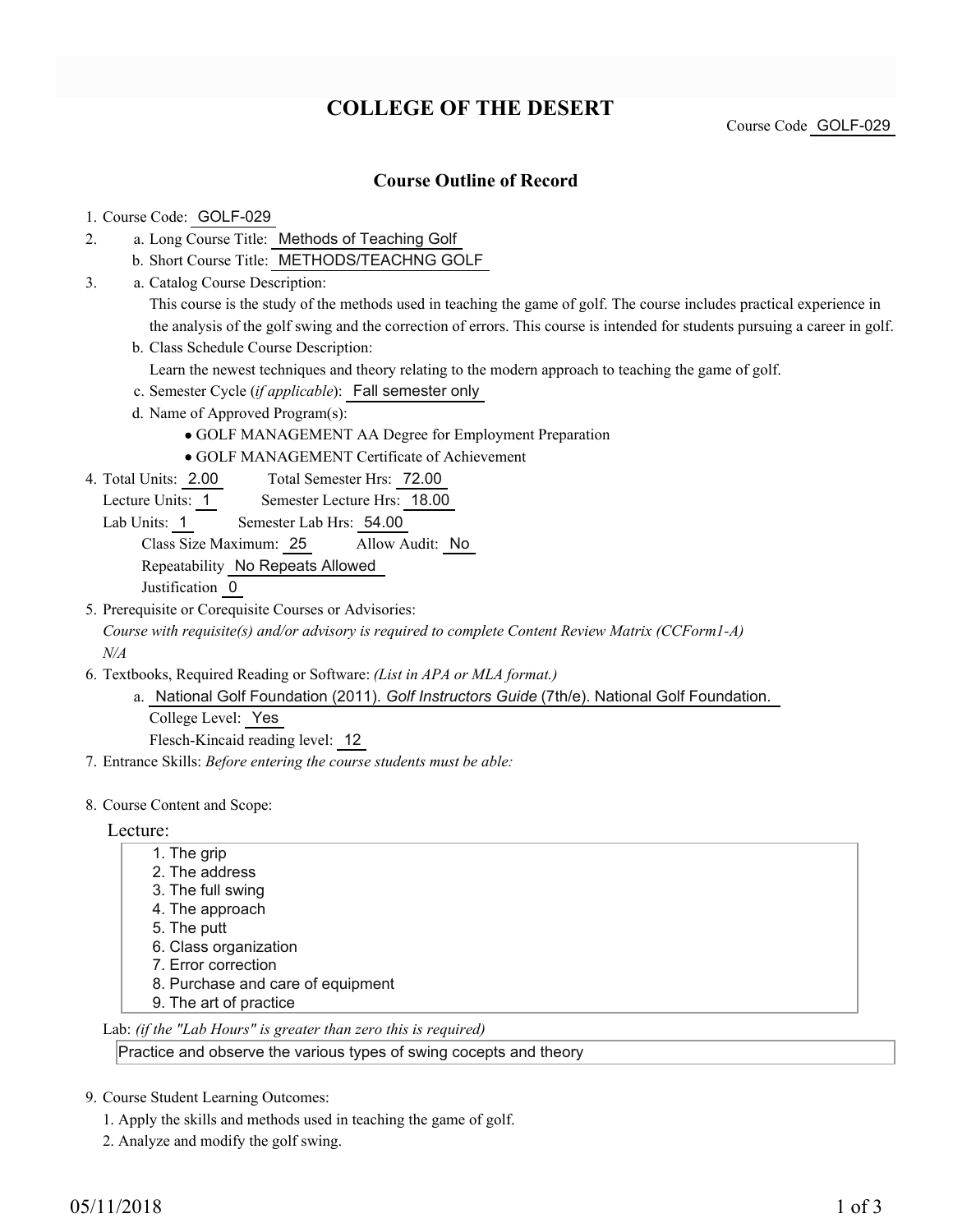## GOLF 029-Methods of Teaching Golf

- 10. Course Objectives: Upon completion of this course, students will be able to:
	- a. Identify the skill needed to teach the game of golf
	- b. Identify and evaluate the golf swing
	- c. Recognize and be able to correct errors in the golf swing
	- d. Acquaint the student with the procedures for care of golf equipment
	- e. Foster an appreciation for the game of golf and the importance of practice

f. Foster an approach to problems which emphasizes rational and objective analysis of relevant information in order to formulate solutions for improving an individual's golf game.

11. Methods of Instruction: *(Integration: Elements should validate parallel course outline elements)* 

- a. Discussion
- b. Laboratory
- c. Lecture
- d. Observation
- e. Participation
- f. Role Playing
- g. Self-exploration

#### Other Methods:

Electronic Presentation (PowerPoint) Lesson handouts Practice and exhibition of teaching skills

12. Assignments: (List samples of specific activities/assignments students are expected to complete both in and outside of class.) In Class Hours: 72.00

Outside Class Hours: 36.00

a. In-class Assignments

a. Attendance of lectures by instructor and guest speakers including the taking of notes thereon. b. Participation in laboratory sessions, including ball striking sessions and critique of other students' performance.

- b. Out-of-class Assignments
	- a. Readings in the textbook and in recommended supplementary literature.
	- b. Viewing of videos and filmed programs.
	- c. Participation in teaching golf classes at driving range facility.
	- d. Student instruction of individuals and group sessions.
- 13. Methods of Evaluating Student Progress: The student will demonstrate proficiency by:
	- Field/physical activity observations
	- Presentations/student demonstration observations Skill Demonstration
	- Group activity participation/observation
	- True/false/multiple choice examinations
	- Mid-term and final evaluations
	- Student participation/contribution
- 14. Methods of Evaluating: Additional Assessment Information:
- 15. Need/Purpose/Rationale -- All courses must meet one or more CCC missions.
	- PO Career and Technical Education

Fulfill the requirements for an entry- level position in their field.

IO - Personal and Professional Development Demonstrate an understanding of ethical issues to make sound judgments and decisions. Value the feedback of others.